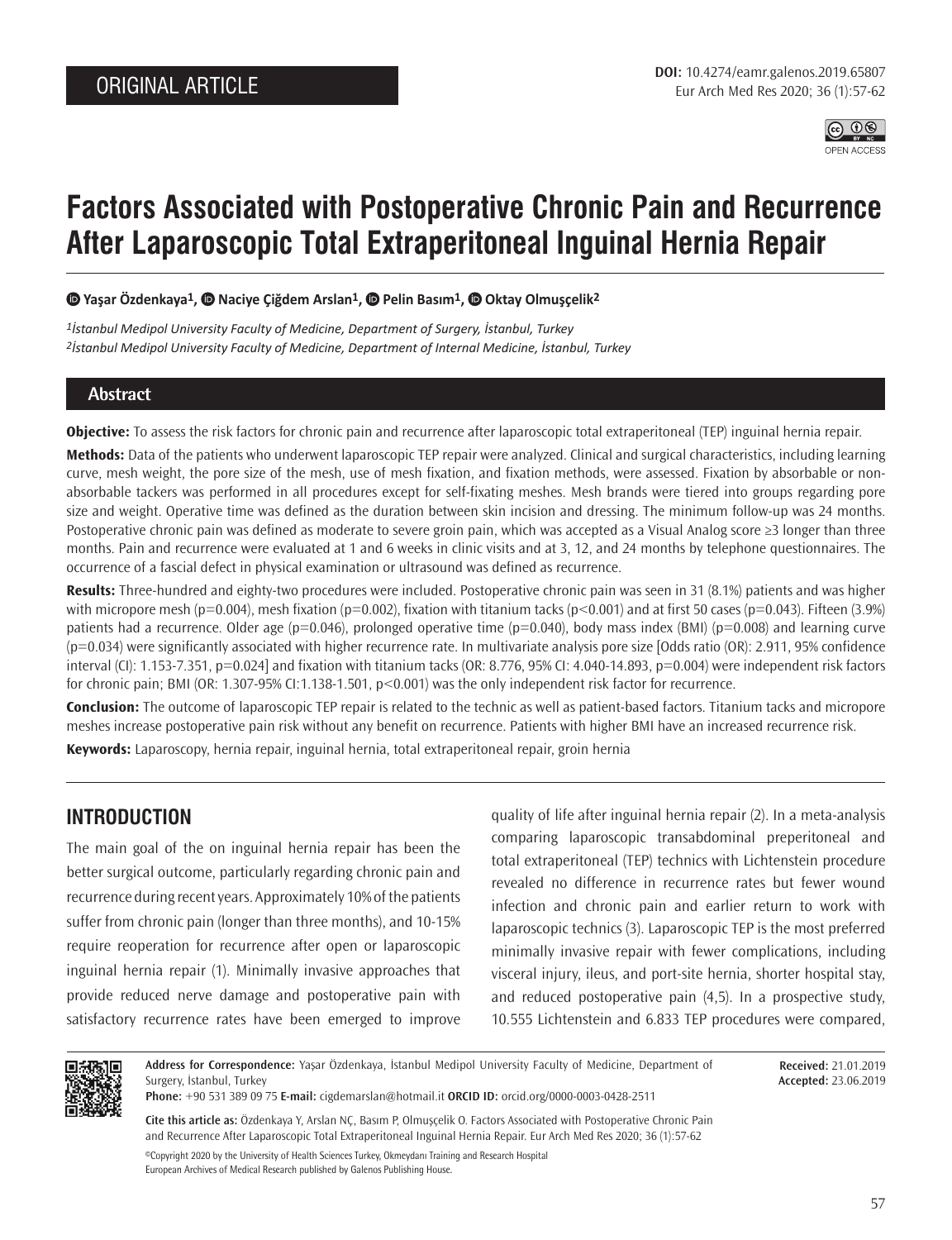and no difference in recurrence and chronic pain was found, however postoperative complications (p<0.001) and early pain at rest ( $p=0.011$ ) and exertion ( $p<0.001$ ) were lower in TEP group (6).

Despite several randomized trials and meta-analyses, guidelines still do not mention any of those procedures as the standard of care (7). Either Lichtenstein or laparoscopic technics can be chosen based on resources and expertise. Moreover, there is no consensus on mesh selection and fixation (7). There is still a need for large-scale, controlled studies comparing different types of surgical materials. This study presents the mid-term results of TEP repair in a single center with an analysis of risk factors for chronic pain and recurrence.

## **METHODS**

Prospectively collected database of patients who underwent laparoscopic TEP inguinal hernia repair between January 2012 and January 2017 was reviewed. Patients older than 18 years old with primary inguinal hernia were included in the study. All the procedures were performed under general anesthesia by the same team. The preoperative condition of the patients was recorded according to the American Society of Anesthesiologists classification. Age, gender, body mass index (BMI), type of hernia (unilateral and bilateral), type of defect (direct, indirect and combined), mesh weight, pore size of the mesh, use of mesh fixation and fixation methods (absorbable tackers and titanium tackers) were retrospectively gathered from the registry.

Mesh brands were tiered into groups regarding pore size and weight. BARD 3Dmax™ (Bard Davol Inc., RI, USA) and Prolene™ (Ethicon, LLC, USA) mesh comprised micropore group, where ProGrip™ (Medtronic, MN, USA) and Parietex<sup>™</sup> (Medtronic, MN, USA) meshes were included in macropore group. BARD 3DmaxTM, ProleneTM, Parietex Hydrophilic Anatomical MeshTM and ProGripTM mesh were included in heavy-weight (>50 g/m2) group. The light-weighted group was comprised of Parietex Lightweight Mesh™. Tacker fixation by Protack™ or AbsorbatackTM was used in all procedures except for those performed using ProGripTM. The selection of mesh and tacker brands was due to the subjective choice of the surgeon and the availability of the materials at present.

Operative time was defined as the duration between skin incision and dressing. The procedures were divided into two groups (first 50 cases and after 50 cases) to assess the effect of the learning curve. Postoperative analgesia was provided with paracetamol and diclofenac sodium. All patients were assessed for Visual Analog scale score (VAS) and examined for seroma and recurrence at 1 and 6 weeks. At 3, 12 and 24 months, telephone questionnaire was performed, and VAS scores were recorded. Patients with any complaints were invited to the outpatient clinic for an in-person examination. Postoperative chronic pain was defined as moderate to severe groin pain, which was accepted as a VAS score lasting greater than 3 for 3 months. Recurrence was evaluated by physical examination, and ultrasound was performed for confirmation in case. Any fascial defect in the previous hernia site determined by the surgeon was recorded as recurrence. If the physical examination did not reveal a finding associated with a recurrent hernia, ultrasound was performed in patients with symptoms.

#### **Statistical Analysis**

Statistical analysis was done using IBM SPSS Statistics for Windows, Version 24.0. Categorical data were compared by chisquare or Fisher's exact tests. Continuous data were compared using the Student's t-test. A multivariate logistic regression model was conducted to determine risk factors for chronic pain and recurrence. P<0.05 was considered statistically significant.

Approval of the local Ethics committee was received for the study (İstanbul Medipol University Ethics committee number: 10840098-604.01.01-E.53651). All the patients gave written consent for the surgery and permission for the use of data in studies.

## **RESULTS**

Two hundred and fourteen patients were meeting the inclusion criteria. Bilateral repairs were assessed individually, and 382 procedures were analyzed. The demographic and surgical characteristics of the patients are given in Table 1. The brand of the mesh was BARD 3Dmax mesh in 64 (16.8%) patients, Parietex Lightweight mesh in 44 (11.5%), Parietex Hydrophilic Anatomical mesh in 77 (20.2%), ProGrip Laparoscopic self-fixating mesh in 69 (18.1%) and Prolene mesh in 128 (33.5%) patients. There were 192 (50.3%) and 190 (49.7%) patients in micropore and macropore groups. High-weighted meshes were used in 338 (88.5%) patients; 44 (11.5%) patients had light-weighted mesh. No fixation was performed in 69 (18%) patients who underwent hernia repair using self-fixating mesh.

The mean VAS score at one week was 3.6±1.9; at six weeks was 1.4 $\pm$ 0.8; at three months was 0.57 $\pm$ 0.4; at six months was 0.32 $\pm$ 0.3, at 12 months 0.22 $\pm$ 0.5 and 0.1 $\pm$ 0.2 at 24 months. Postoperative chronic pain was seen in 31 (8.1%) patients. Conservative treatments were given to those patients. At 12 months, only 5 (1.3%) patients had remaining chronic pain.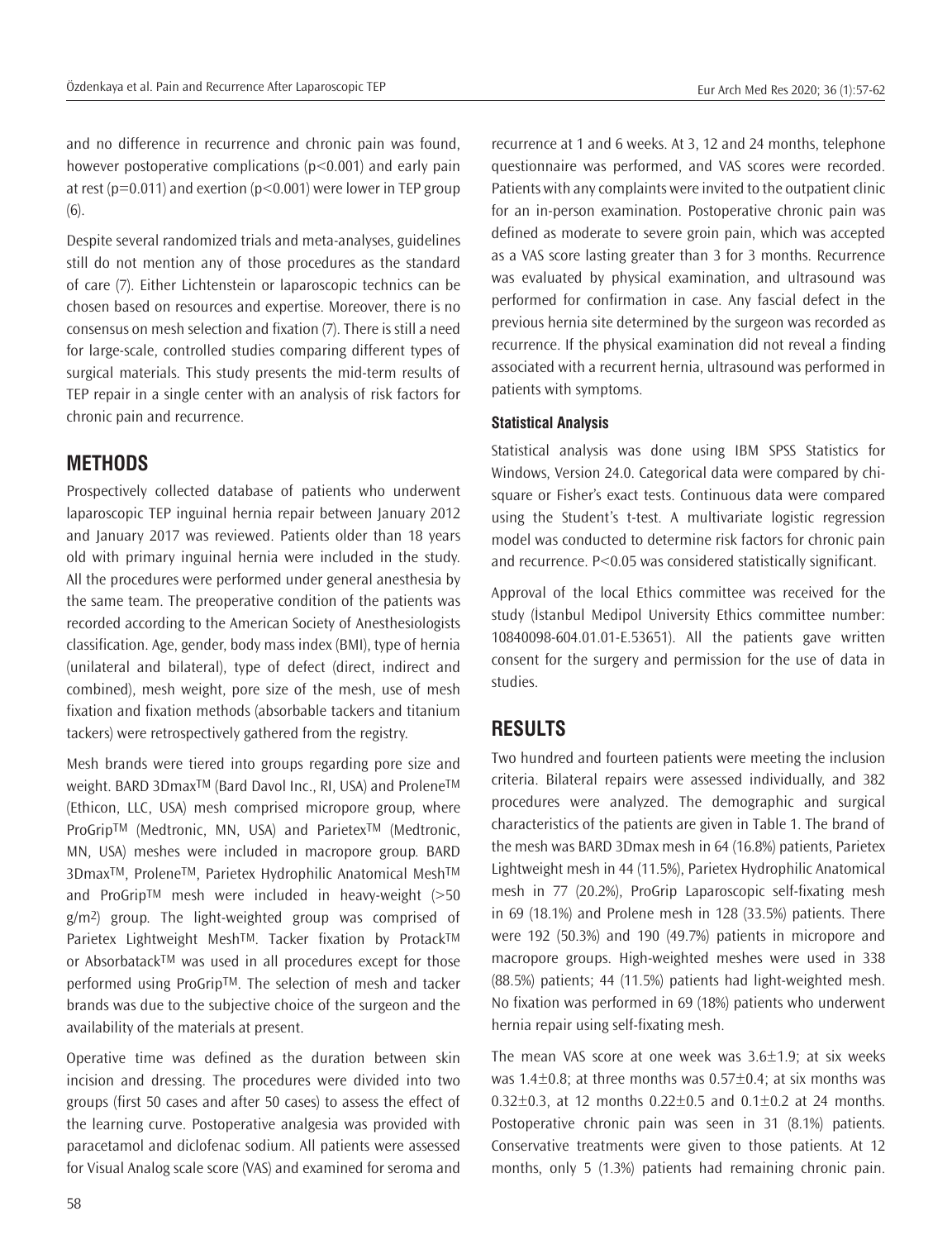The mean BMI was 26.4±3.2 in patients with chronic pain and significantly higher than the mean BMI of patients having no pain  $(24.8 \pm 2.7, p=0.010)$ . Type of the hernia or defect and mesh weight was no effect on postoperative pain. Postoperative chronic pain was seen in 23 (12%) patients in the microporous mesh group and 8 (4.2%) patients in the macroporous group (p=0.004). Mesh fixation significantly increased postoperative pain rate. None of the patients with self-fixating meshes suffered chronic pain. The chronic pain rate was significantly higher with mesh fixation (0% vs 9.9%, p=0.002). Among 31 patients with chronic pain, 30 had titanium tacks, and 1 had absorbable tacks.

| Table 1. Demographic and clinical characteristics of the<br>patients                                                    |                |
|-------------------------------------------------------------------------------------------------------------------------|----------------|
| Number of patients                                                                                                      | 382            |
| Age (mean $\pm$ SD)                                                                                                     | 50.8±14.9      |
| Sex                                                                                                                     |                |
| Male                                                                                                                    | 359 (94%)      |
| Female                                                                                                                  | 23 (6%)        |
| BMI (kg/m <sup>2</sup> , mean $\pm$ SD)                                                                                 | $24.9 \pm 2.8$ |
| <b>ASA class</b>                                                                                                        |                |
| $1 - 2$                                                                                                                 | 303 (79.3%)    |
| $2 - 4$                                                                                                                 | 79 (20.7%)     |
| Type of hernia                                                                                                          |                |
| Unilateral                                                                                                              | 45 (11.8%)     |
| <b>Bilateral</b>                                                                                                        | 337 (88.2%)    |
| Type of defect                                                                                                          |                |
| Direct                                                                                                                  | 146 (38.2%)    |
| Indirect                                                                                                                | 220 (56.7%)    |
| Combined                                                                                                                | 16 (4.2%)      |
| Type of mesh                                                                                                            |                |
| Highweight                                                                                                              | 338 (88.5%)    |
| Lightweight                                                                                                             | 44 (11.5%)     |
| Pore size                                                                                                               |                |
| Micropore                                                                                                               | 192 (50.3%)    |
| Macropore                                                                                                               | 190 (49.7%)    |
| <b>Mesh fixation</b>                                                                                                    |                |
| N <sub>0</sub>                                                                                                          | 69 (18%)       |
| Yes                                                                                                                     | 313            |
| Titanium                                                                                                                | 187 (49%)      |
| Absorbable                                                                                                              | 126 (33%)      |
| Operative time (min $\pm$ SD)                                                                                           | 39.6±14.1      |
| <b>Learning curve</b>                                                                                                   |                |
| First 50 cases                                                                                                          | 50             |
| After 50 cases                                                                                                          | 332 (86.9%)    |
| ASA: American Society of Anesthesiologists classification, BMI: Body mass index, SD:<br>Standard deviation, Min: Minute |                |

Titanium tacks were associated with higher pain rate (p<0.001) (Table 2).

The median follow-up was 26 (24-62) months. The recurrent hernia was seen in 15 (3.9%) patients who had significantly higher mean BMI (27.9 $\pm$ 3.8 vs 24.8 $\pm$ 2.7, p=0.008). Female patients had no recurrence ( $p=0.387$ ). The mean age was significantly higher in patients with recurrence  $(51\pm 18.4 \text{ vs } 43.2\pm 16.1, \text{ p=0.046}).$ None of the patients with unilateral hernia suffered a recurrence, where 15 recurrences out of 337 procedures (4.5%) were seen, but the difference between patients with unilateral and bilateral

| Table 2. Univariate analysis of the factors associated with pain                                                        |                 |                |         |  |
|-------------------------------------------------------------------------------------------------------------------------|-----------------|----------------|---------|--|
| $n = 382$                                                                                                               | Pain            |                | р       |  |
|                                                                                                                         | $No (n=351)$    | Yes $(n=31)$   |         |  |
| Age (mean $\pm$ SD)                                                                                                     | $50.6 \pm 14.3$ | 52.7±19.7      | 0.457   |  |
| <b>Sex</b>                                                                                                              |                 |                | 0.575   |  |
| Male                                                                                                                    | 330             | 29 (8.1%)      |         |  |
| Female                                                                                                                  | 21              | 2(8.7%)        |         |  |
| BMI (kg/m <sup>2</sup> , mean $\pm$ SD)                                                                                 | $24.8 \pm 2.7$  | $26.4 \pm 3.2$ | 0.010   |  |
| <b>ASA class</b>                                                                                                        |                 |                | 0.349   |  |
| $1 - 2$                                                                                                                 | 277             | 26 (8.6%)      |         |  |
| $2 - 4$                                                                                                                 | 74              | $5(6.3\%)$     |         |  |
| Type of hernia                                                                                                          |                 |                | 0.264   |  |
| Unilateral                                                                                                              | 43              | 2(4.4%)        |         |  |
| <b>Bilateral</b>                                                                                                        | 308             | 29 (8.6%)      |         |  |
| Type of defect                                                                                                          |                 |                | 0.895   |  |
| Direct                                                                                                                  | 135             | 11 (7.5%)      |         |  |
| Indirect                                                                                                                | 201             | 19 (8.6%)      |         |  |
| Combined                                                                                                                | 15              | $1(6.3\%)$     |         |  |
| Type of mesh                                                                                                            |                 |                | 0.490   |  |
| High weight                                                                                                             | 311             | 27 (8%)        |         |  |
| Lightweight                                                                                                             | 40              | 4 (9.1%)       |         |  |
| Pore size                                                                                                               |                 |                | 0.004   |  |
| Micropore                                                                                                               | 169             | 23 (12%)       |         |  |
| Macropore                                                                                                               | 182             | $8(4.2\%)$     |         |  |
| <b>Mesh fixation</b>                                                                                                    |                 |                | 0.002   |  |
| No                                                                                                                      | 69              | $\theta$       |         |  |
| Yes                                                                                                                     | 282             | 31 (9.9%)      |         |  |
| Titanium                                                                                                                | 157             | 30 (16%)       | < 0.001 |  |
| Absorbable                                                                                                              | 125             | $1(0.8\%)$     |         |  |
| Operative time (min $\pm$ SD)                                                                                           | 39.9±14.1       | 36.4±14.2      | 0.277   |  |
| Learning curve                                                                                                          |                 |                | 0.043   |  |
| First 50 cases                                                                                                          | 43              | 7 (14%)        |         |  |
| After 50 cases                                                                                                          | 308             | 24 (7.2%)      |         |  |
| SD: Standard deviation, BMI: Body mass index, ASA: American Society of<br>Anesthesiologists classification, Min: Minute |                 |                |         |  |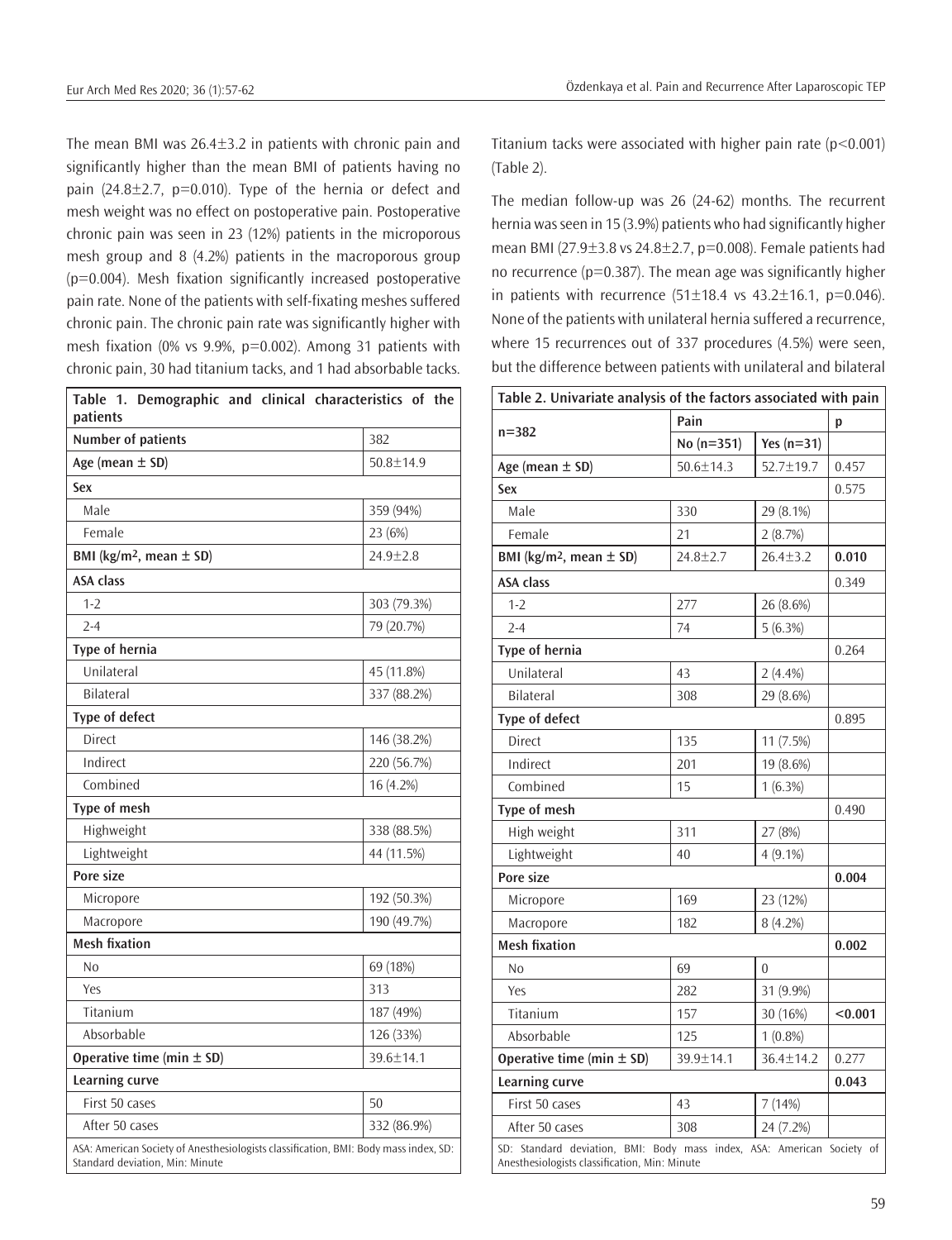hernias was not statistically significant (p=0.147). Alike as hernia type, the difference in recurrence rates in light-weighted (0%) and high-weighted  $(4.4\%)$  mesh groups  $(p=0.154)$  and also microporous  $(5.7%)$  and macroporous  $(2.1%)$  groups  $(p=0.058)$ did not reach a statistical significance. The recurrence rate was similar in patients with and without mesh fixation. There were 3 (4.3%) recurrences in the self-fixating mesh group and 12 (3.8%) recurrences in patients who underwent titanium or absorbable tack fixation (p=0.074). In the first 50 cases, 5 (10%) recurrences were seen, which was significantly higher when compared with the following cases ( $n=10$ , 3.1%) ( $p=0.034$ ) (Table 3).

Multivariate analysis was performed for factors predicting postoperative chronic pain (mesh fixation, fixation material, pore size, and BMI) and recurrence (BMI and learning curve). Using microporous meshes [Odds Ratio (OR): 2.911, 95% confidence interval (CI): 1.153-7.351, p=0.024] and fixation with titanium tacks (OR: 8.776, 95% CI: 4.040-14.893, p=0.004) were independently associated with postoperative pain. BMI was the only independent predictor of recurrence (OR: 1.307, 95% CI: 1.138-1.501, p<0.001) in multivariate analysis (Table 4).

# **DISCUSSION**

Postoperative chronic pain and recurrence are the major problems of inguinal hernia repair. Our results indicated the inessentiality of mesh fixation, which has already been shown before. Apart from confirming previous literature, this study revealed the predictive factors for postoperative pain and recurrence. We found an increased risk of pain with microporous mesh and fixation with titanium tacks. The only independent predictor of recurrence was BMI.

The incidence of chronic pain after inguinal hernia repair has been reported up to 30% (8,9) and decreased less than 3% since laparoscopic technics emerged (10). This benefit may be associated with direct vision and protection of inguinal sensory nerves. In a study of 626 TEP repair published by Patel et al. (11) in 2016, significant and severe pain incidences were reported as 25% and 0.09% at the end of 2 years. They used Surgical Outcomes Measurement system and Carolinas Comfort scale and defined significant pain as mild but bothersome or worse on either specific tool. Mesh brand (Parietex anatomic, parietexprogrip, and physiomesh), size of the mesh, and fixation method had no effect on pain. Poor quality of life and general health status were predictors of pain longer than six months. In another study, Westin et al. (9) reported that 20% of the patients suffered from some degree of pain after TEP at one year, but severe pain was reported by 2.1%. The Inguinal Pain

Questionnaire was used in this study. In our study, the VAS score >3 lasting longer than three months was accepted as chronic

| Table 3. Univariate analysis of the factors associated with<br>recurrence                                               |                |                 |       |  |
|-------------------------------------------------------------------------------------------------------------------------|----------------|-----------------|-------|--|
|                                                                                                                         | Recurrence     |                 | p     |  |
| $n = 382$                                                                                                               | No (n=367)     | Yes $(n=15)$    |       |  |
| Age (mean $\pm$ SD)                                                                                                     | 51±18.4        | $43.2 \pm 16.1$ | 0.046 |  |
| Sex                                                                                                                     |                |                 | 0.387 |  |
| Male                                                                                                                    | 344            | 15 (4.2%)       |       |  |
| Female                                                                                                                  | 23             | $\Omega$        |       |  |
| BMI ( $kg/m^2$ , mean $\pm$ SD)                                                                                         | $24.8 \pm 2.7$ | $27.9 \pm 3.8$  | 0.008 |  |
| <b>ASA class</b>                                                                                                        |                |                 | 0.623 |  |
| $1 - 2$                                                                                                                 | 291            | 12 (4%)         |       |  |
| $2 - 4$                                                                                                                 | 76             | 3(3.8%)         |       |  |
| Type of hernia                                                                                                          |                |                 | 0.147 |  |
| Unilateral                                                                                                              | 45             | 0               |       |  |
| <b>Bilateral</b>                                                                                                        | 322            | 15 (4.5%)       |       |  |
| <b>Type of defect</b>                                                                                                   |                |                 | 0.368 |  |
| Direct                                                                                                                  | 138            | 8 (5.5%)        |       |  |
| Indirect                                                                                                                | 214            | 6(2.7%)         |       |  |
| Combined                                                                                                                | 15             | $1(6.3\%)$      |       |  |
| Type of mesh                                                                                                            |                |                 | 0.154 |  |
| High weight                                                                                                             | 323            | 15 (4.4%)       |       |  |
| Lightweight                                                                                                             | 44             | $\theta$        |       |  |
| Pore size                                                                                                               |                |                 | 0.058 |  |
| Micropore                                                                                                               | 181            | 11 (5.7%)       |       |  |
| Macropore                                                                                                               | 186            | $4(2.1\%)$      |       |  |
| <b>Mesh fixation</b>                                                                                                    |                |                 | 0.074 |  |
| No                                                                                                                      | 66             | 3(4.3%)         |       |  |
| Yes                                                                                                                     | 301            | 12 (3.8%)       |       |  |
| Titanium                                                                                                                | 176            | 11 (5.9%)       |       |  |
| Absorbable                                                                                                              | 125            | $1(0.8\%)$      |       |  |
| Operative time (min $\pm$ SD)                                                                                           | 39.8±14.2      | 32.3±7.9        |       |  |
| <b>Learning curve</b>                                                                                                   |                |                 | 0.034 |  |
| First 50 cases                                                                                                          | 45             | $5(10\%)$       |       |  |
| After 50 cases                                                                                                          | 322            | $10(3.1\%)$     |       |  |
| SD: Standard deviation, BMI: Body mass index, ASA: American Society of<br>Anesthesiologists classification, Min: Minute |                |                 |       |  |

**Table 4. Multivariate analyses of the factors predicting pain and recurrence**

|                                                               | Variable                             | OR (95% CI)          | D       |  |  |
|---------------------------------------------------------------|--------------------------------------|----------------------|---------|--|--|
| Pain                                                          | Pore size                            | 2.911 (1.153-7.351)  | 0.024   |  |  |
|                                                               | Mesh Fixation with<br>titanium tacks | 8.776 (4.040-14.893) | 0.004   |  |  |
| Recurrence                                                    | BMI                                  | $1.307(1.138-1.501)$ | < 0.001 |  |  |
| OR: Odds ratio, CI: Confidence interval, BMI: Body mass index |                                      |                      |         |  |  |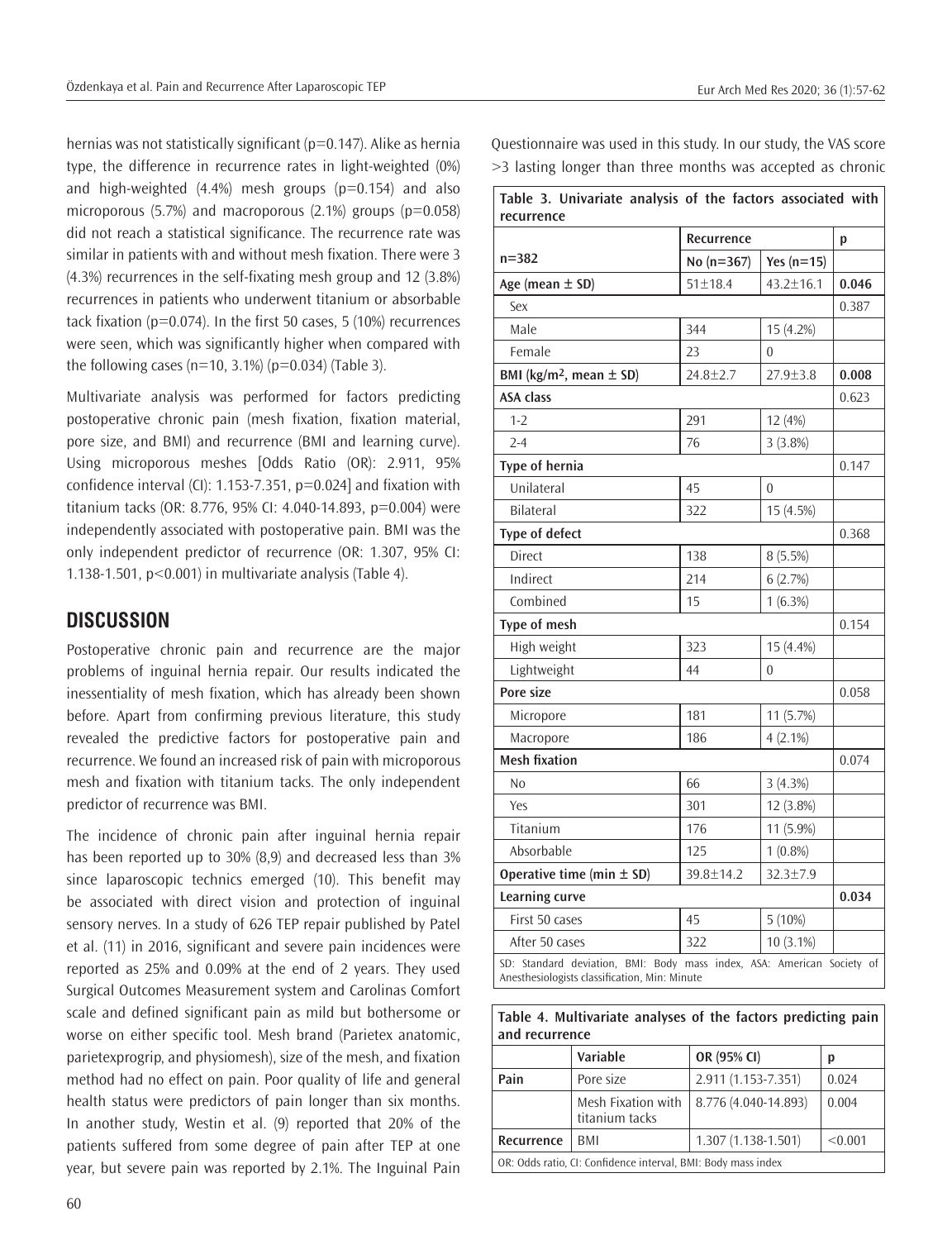pain, as defined before by The International Association for the Study of Pain. Our chronic pain rate was 8.1% and seemed to be higher than previous studies; however, the measurement tools and the definition of severe or chronic pain were quite different between our study and those others. Our mean VAS score at two years was compatible with the literature. The main drawback of our study may be the lack of quality of life questionnaires. Indeed, this is also a drawback of the literature that there are no standard definitions and measurement tools of postoperative pain and quality of life after inguinal hernia repair. There are few studies assessing the predictors of pain after TEP repair. Onlay mesh placement, fixation of the mesh, strenuous physical activity, young age, and poor general health have been suggested to increase postoperative chronic pain incidence (11-14). In our study, we found higher pain incidence with higher BMI, using microporous mesh, mesh fixation, fixation with titanium tacks, and at the beginning of the learning curve.

Risk factors for a recurrent inguinal hernia include female gender, direct versus indirect inguinal hernia, limited surgical experience, and low volume centers (7). Compatible with the literature, the recurrence rate was 10% at the beginning of our learning curve and decreased to 3.1% after the first 50 cases ( $p=0.034$ ). Similarly, postoperative chronic pain was  $14%$ and 7.2% before and after the 50<sup>th</sup> case ( $p=0.043$ ). In a recent study, Berndsen et al. (14) reported a 2.5% recurrence after 485 laparoscopic inguinal hernia repairs at a 5-year followup. Strenuous work (OR: 13.7), technically challenging repairs (OR: 7.2), and chronic discomfort (OR: 6.7) were the risk factors for recurrence in their study. We did not assess the technical difficulty of the operation; however, operative time, which may be a predictor of difficulty, was associated with recurrence in our study (p=0.040). Another drawback was the lack of records regarding postoperative activity and strenuous work of the patients; instead, we found higher BMI ( $p=0.008$ ) and older age (0.034) were risk factors for recurrence.

There is an important heterogeneity among surgical technics and used materials, particularly in fixation fashion and mesh brands in TEP inguinal hernia repair. Recent guidelines strongly state that in almost all cases, any type of mesh fixation is unnecessary (7). Mesh fixation is recommended in only large direct hernias and with atraumatic fixation technics such as fibrin glue and cyanoacrylate (7,15). Consistent with these recommendations, none of the patients with no-fixation in our study had chronic pain (0% vs 9.9%, p=0.002). The recurrence rates were similar between no-fixation (4.3%) and tack-fixation (3.8%) groups  $(p=0.074)$ . Fixation with titanium tack was the only independent

risk factor for chronic pain in our study. The main conflicting issue in laparoscopic TEP repair is selecting the best mesh material. Despite several published randomized trials and meta-analysis, there are no standardized recommendations. The porosity, elasticity, strength, and the material of the mesh all influence tissue reaction; however, a general classification, which is based on a specific property of the mesh and which can reflect all risks, is not currently available, and even hardly conceivable. The limited literature on those properties mostly focused on the weight classification (lightweight versus heavyweight), and no further details of the meshes were given in the published data. The Herniasurge group 2018 Guideline stated that there is no single perfect mesh, and a mesh classification reflecting all possible risks or benefits does not exist and is not possible to develop (7). Small pore and heavyweight meshes are considered to carry a high-risk for fibrotic bridging and long-term meshrelated problems. Only a few studies in the literature have compared lightweight and heavyweight meshes and shown the superiority of lightweight mesh regarding better pain scores, comfort, and sexual dysfunction over conventional heavyweight polypropylene (13). However, long-term results have raised concerns about an increased risk of mesh displacement and recurrence with the use of lightweight mesh (16,17). A recent Swedish nationwide population study, including 13.839 laparoscopic TEP hernia repairs, revealed that lightweight meshes were associated with an increased risk of reoperation for recurrence (HR 1.56, p<0.001) compared to highweight meshes. This difference was more distinct in direct hernias and larger defects. In our study, there was no difference in chronic pain ( $p=0.895$ ) and recurrence ( $p=0.368$ ) rates between direct and indirect hernias. The chronic pain rates were also similar to lightweight  $(8%)$  and highweight  $(9.1%)$  meshes  $(p=0.490)$ . There was no recurrence at two years with lightweight meshes, where in the highweight mesh group, our recurrence rate was 4.4%, but this difference did not show a statistical significance  $(p=0.154)$ .

# **CONCLUSION**

Laparoscopic TEP repair is a safe and effective method for inguinal hernia treatment. Mesh fixation is associated with a high risk of postoperative chronic pain with no benefit on longterm recurrence rates. Macroporous meshes provided favorable early postoperative outcome regarding pain. Mesh weight, pore size, and the brand did not affect recurrence. There is a need for large randomized trials in order to find the best classification of mesh materials and identify the perfect mesh.